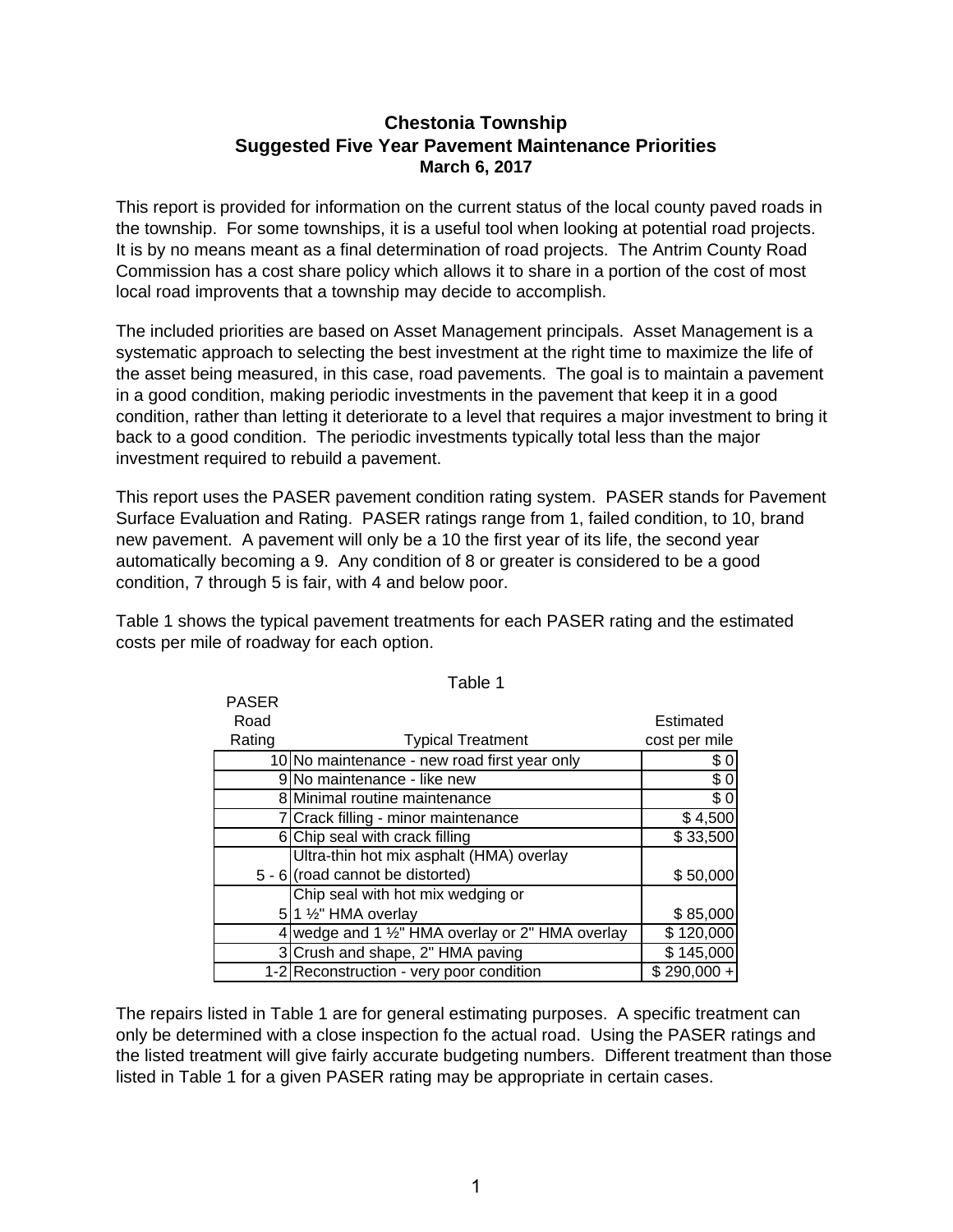A hot mix asphalt (HMA) pavement will typically last from 15 to 20 years. At that point, it is usually beyond a preservation treatment and requires a major investment. Good pavement management would involve less expensive treatments earlier in the life of the pavement in order to extend the useful life. A variety of treatments and repairs are listed in this report. An emphasis is placed on early preventive maintenance treatments as suggested by the principals of asset management.

Table 2 shows the most current PASER ratings for all local county roads in the township along with the termini and length for each segment rated. Also included is the age of the pavement. The column labled "Last PM" shows the latest year that a preventive maintenance treatment was applied. This is typically something less than two inches of HMA and other treatments such as a chip seal.

| <b>PASER</b> |                      |                  |                  | Length             |                          | Last |
|--------------|----------------------|------------------|------------------|--------------------|--------------------------|------|
| Rating       | Road Name            | From             | To               | (miles)            | Age                      | PM   |
|              | 9 Cinder Hill Rd *   | Alba Hwy         | <b>US 131</b>    | 0.083              | 2                        |      |
|              | 82nd St              | Alba Hwy         | Maple Ave        | $\overline{0.126}$ | 19                       |      |
|              | 8 Maple Ave          | 2nd St           | <b>US 131</b>    | 0.134              | 19                       |      |
|              | 81st St              | Alba Hwy         | Elm              | 0.063              | 21                       |      |
|              | 82nd St              | <b>US 131</b>    | Alba Hwy         | 0.064              | 21                       |      |
|              | 8 Birch St           | Elm              | Cinder Hill      | 0.061              | 21                       |      |
|              | 8 Elmwood St         | <b>Birch</b>     | Alba Hwy         | 0.122              | 21                       |      |
|              | 8 Maple Ave          | 1st St           | 2nd St           | 0.100              | 21                       |      |
|              | 81st St              | <b>US 131</b>    | Alba Hwy         | 0.157              | 24                       |      |
|              | 8 Smith Rd           | 1st St           | 2nd St           | 0.099              | 24                       |      |
|              | 7 Jordan River Rd *  | 600' N of US 131 | end of pavement  | 0.443              | 11                       |      |
|              | 7 Jordan River Rd *  | <b>US 131</b>    | 600' N of US 131 | 0.114              | 16                       |      |
|              | 7 Kregulka Rd        | Harvey           | <b>US 131</b>    | 0.360              | 19                       |      |
|              | 7 Cinder Hill Rd *   | Kregulka         | Alba Hwy         | 0.504              | 21                       |      |
|              | 6 Doerr Rd *         | <b>US 131</b>    | Conrad Rd        | 0.203              | 20                       |      |
|              | 5 Corey Rd           | Richardson Rd    | <b>US 131</b>    | 0.159              | 18                       |      |
|              | 5 Richardson Rd      | Corey            | end of pavement  | 0.169              | 18                       |      |
|              | 5 Doerr Rd *         | Cedar River Road | end of pavement  | 0.157              | 25                       |      |
|              | 32nd St              | <b>Elm</b>       | <b>North</b>     | 0.061              | 31                       |      |
|              | 3 Doerr Rd *         | Satterly Lake Rd | <b>US 131</b>    | 0.821              | ?                        |      |
|              | 2Elm St              | 1st St           | Jordan River     | 0.255              | 28                       |      |
|              | 2 Doerr Rd *         | <b>Conrad Rd</b> | end of pavement  | 0.123              | $\ddot{ }$               |      |
|              | 2 Green River Rd ^   | end of pavement  | M 66             | 0.394              | $\overline{\mathcal{C}}$ |      |
|              | 2 Old 620 Rd         | Alba Hwy         | Alba Hwy         | 0.320              | $\overline{\mathcal{C}}$ |      |
| 11           | 1st St               | Maple Ave        | North            | 0.122              | ?                        |      |
|              | 1 Doerr Rd * #       | M 66             | Satterly Lake Rd | 0.993              | $\tilde{?}$              |      |
|              | 1 North St           | 1st St           | 2nd St           | 0.094              | ?                        |      |
|              | * Township line road |                  | Total            | 6.301              |                          |      |

Table 2

^ Green River Rd inadvertently left off 2010 report

# returned to gravel in 2015

These are the latest pavement condition ratings and will change over time as the pavement ages and deteriorates. A suggested fix may not be the appropriate fix the following year depending on the rate of deterioration. Repair costs are current estimates and will increase with inflation every year.

The township recently passed a road millage that will generate about \$39,000 per year. Based on this amount, a five year suggested road improvement / pavement maintenance strategy is presented on the following page.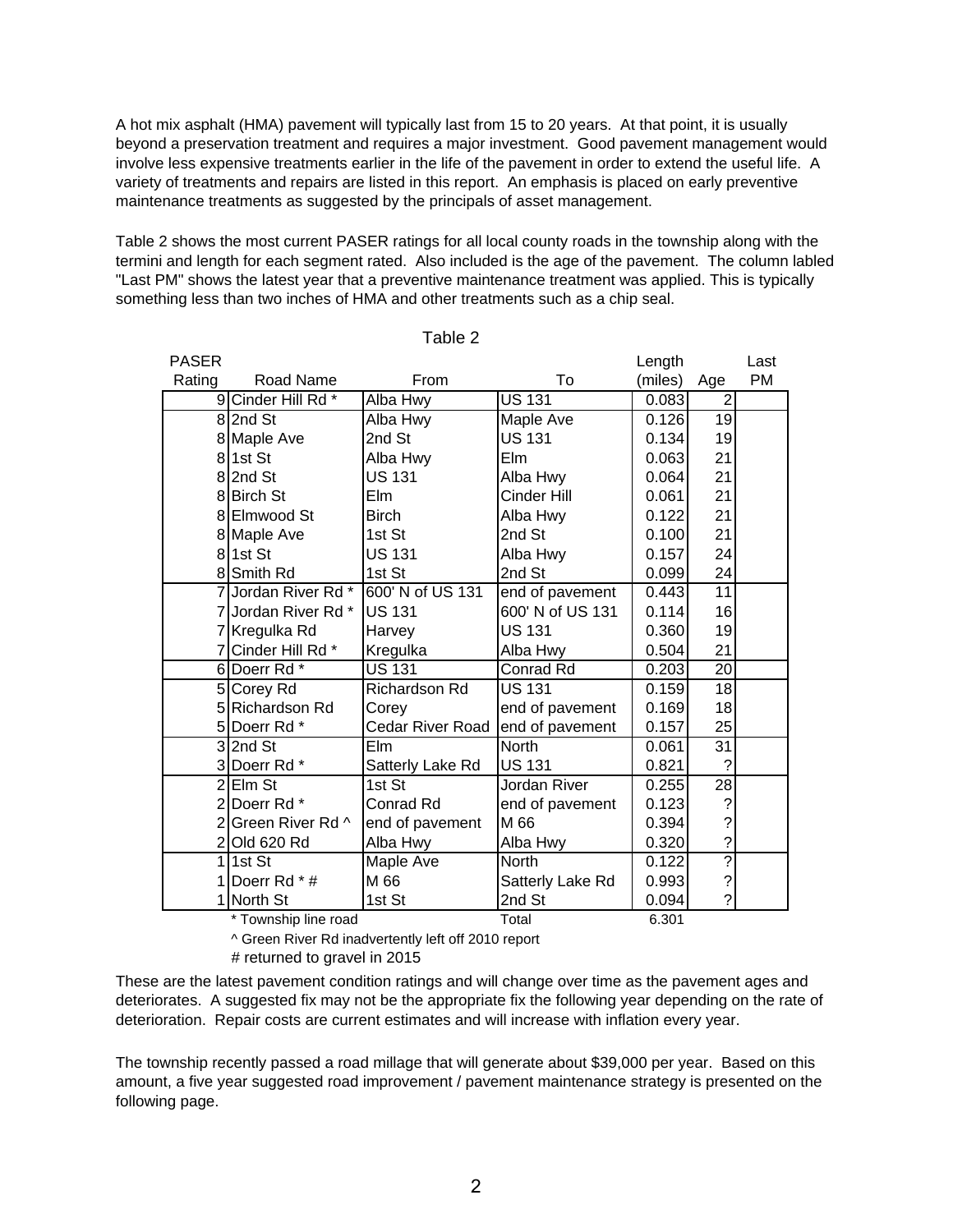The repair costs listed below have been adjusted for inflation for more accurate planning.

### **2017 Suggested Priorities**

| Cost per                 | Number of |                       | Township |                               |                         |
|--------------------------|-----------|-----------------------|----------|-------------------------------|-------------------------|
| Mile                     | Miles     | <b>Total Cost</b>     | Share    | Selected Roads (miles)        | <b>Suggested Repair</b> |
| \$48,500                 |           | $0.993$ \ \ \$ 48.161 | \$43.344 | Doerr (66 to Satterly Lake) * | pave with 2" HMA        |
| Total township share $=$ |           |                       | \$43.344 |                               |                         |

### **2018 Suggested Priorities**

| Cost per                                        | Number of |            | Township |                                |                          |
|-------------------------------------------------|-----------|------------|----------|--------------------------------|--------------------------|
| Mile                                            | Miles     | Total Cost | Share    | Selected Roads (miles)         | <b>Suggested Repair</b>  |
| \$33,500                                        | 0.159     | \$5,327    | \$4,794  | Corev                          | crack fill and chip seal |
| \$33,500                                        | 0.169     | \$5,662    | \$5,095  | Richardson                     | crack fill and chip seal |
| \$33,500                                        | 0.157     | \$5,260    | \$4,734  | Doerr (Cedar River Rd to east) | crack fill and chip seal |
| \$132,000                                       | 0.122     | \$16.104   | \$14.494 | 1st Street (Maple to North)    | resurface with HMA       |
| \$132,000                                       | 0.094     | \$12,408   | \$11.167 | <b>North Street</b>            | resurface with HMA       |
| The start that the same is been as large to see |           |            | 0.1001   |                                |                          |

Total township share  $=$  \$40,284

### **2019 Suggested Priorities**

| Cost per  | Number of |                        | Township |                           |                         |
|-----------|-----------|------------------------|----------|---------------------------|-------------------------|
| Mile      | Miles     | Total Cost             | Share    | Selected Roads (miles)    | <b>Suggested Repair</b> |
| \$135,000 | 0.061     | \$8.235                | \$7.412  | 2nd Street (Elm to North) | resurface with HMA      |
| \$135,000 | 0.255     | \$34.425               | \$30.983 | Elm                       | resurface with HMA      |
|           |           | Total township share = | \$38.394 |                           |                         |

#### **2020 Suggested Priorities**

|      | Cost per Number of |                          | Township |                        |                  |
|------|--------------------|--------------------------|----------|------------------------|------------------|
| Mile | Miles              | <b>Total Cost</b>        | Share    | Selected Roads (miles) | Suggested Repair |
|      |                    | \$0                      | \$ 0 I   |                        |                  |
|      |                    | Total township share $=$ | \$0      |                        |                  |

### **2021 Suggested Priorities**

| Cost per | Number of           |                          | Township |                                                             |                            |  |
|----------|---------------------|--------------------------|----------|-------------------------------------------------------------|----------------------------|--|
| Mile     | Miles               | <b>Total Cost</b>        | Share    | Selected Roads (miles)                                      | <b>Suggested Repair</b>    |  |
| \$70,000 | 0.821               | \$57,470                 |          | \$51,723 Doerr (Satterly Lake to US 131) *                  | wedge and overlay with HMA |  |
|          |                     | Total township share $=$ | \$51,723 |                                                             |                            |  |
|          |                     |                          |          |                                                             |                            |  |
|          | 5 year cost summary |                          |          | * Cost is half of actual assuming Mancelona Twp will share. |                            |  |
|          | Township            |                          |          |                                                             |                            |  |
|          | Cost                | Annual                   |          |                                                             |                            |  |
| Year     | Share               | Average                  |          |                                                             |                            |  |
| 2017     | \$43,344            |                          |          |                                                             |                            |  |
| 2018     | \$40,284            | \$41,814                 |          |                                                             |                            |  |
| 2019     | \$38,394            | \$40,674                 |          |                                                             |                            |  |
| 2020     | \$0                 | \$30,506                 |          |                                                             |                            |  |
| 2021     | \$51,723            | \$34,749                 |          |                                                             |                            |  |
|          |                     |                          |          |                                                             |                            |  |
|          | Total \$173,745     |                          |          |                                                             |                            |  |
|          |                     |                          |          |                                                             |                            |  |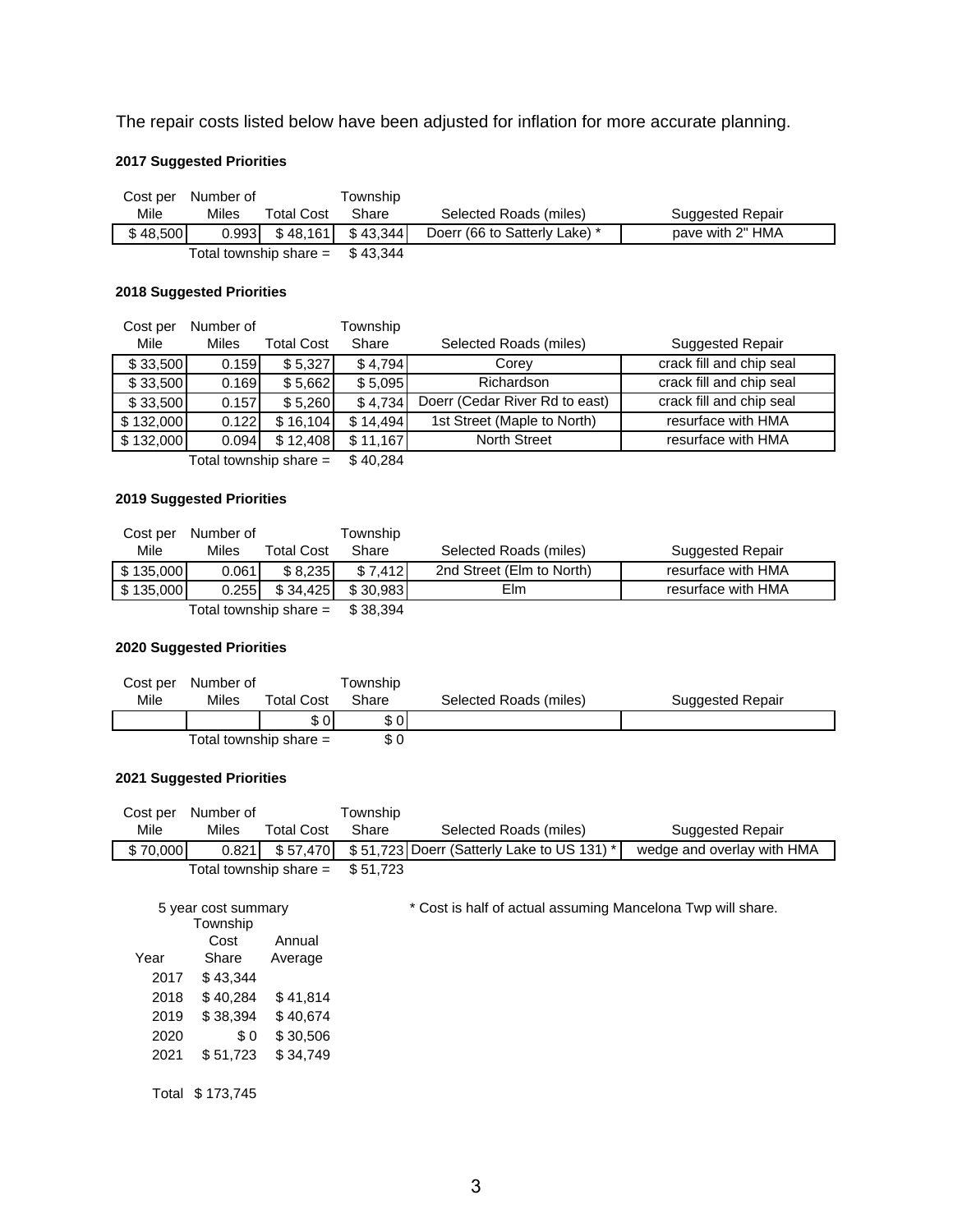The graph on page 5 shows pavement condition trends from 2010 to 2016. The numbers represent centerline miles. Note that a significant number of miles has deteriorated from good to poor.

The graph on page 6 shows the change between good, fair and poor from 2010 to 2016. This shows more detail on the deterioration of the pavement and the repairs made. (Note: not all numbers add up due to round off error)

Page 7 is a map of all roads in the township, including county primary and state trunkline roads. The condition of all paved roads is indicated by the red, yellow and green which is poor, fair and good respectively. County primary roads are not included in this report and are on the map only for information.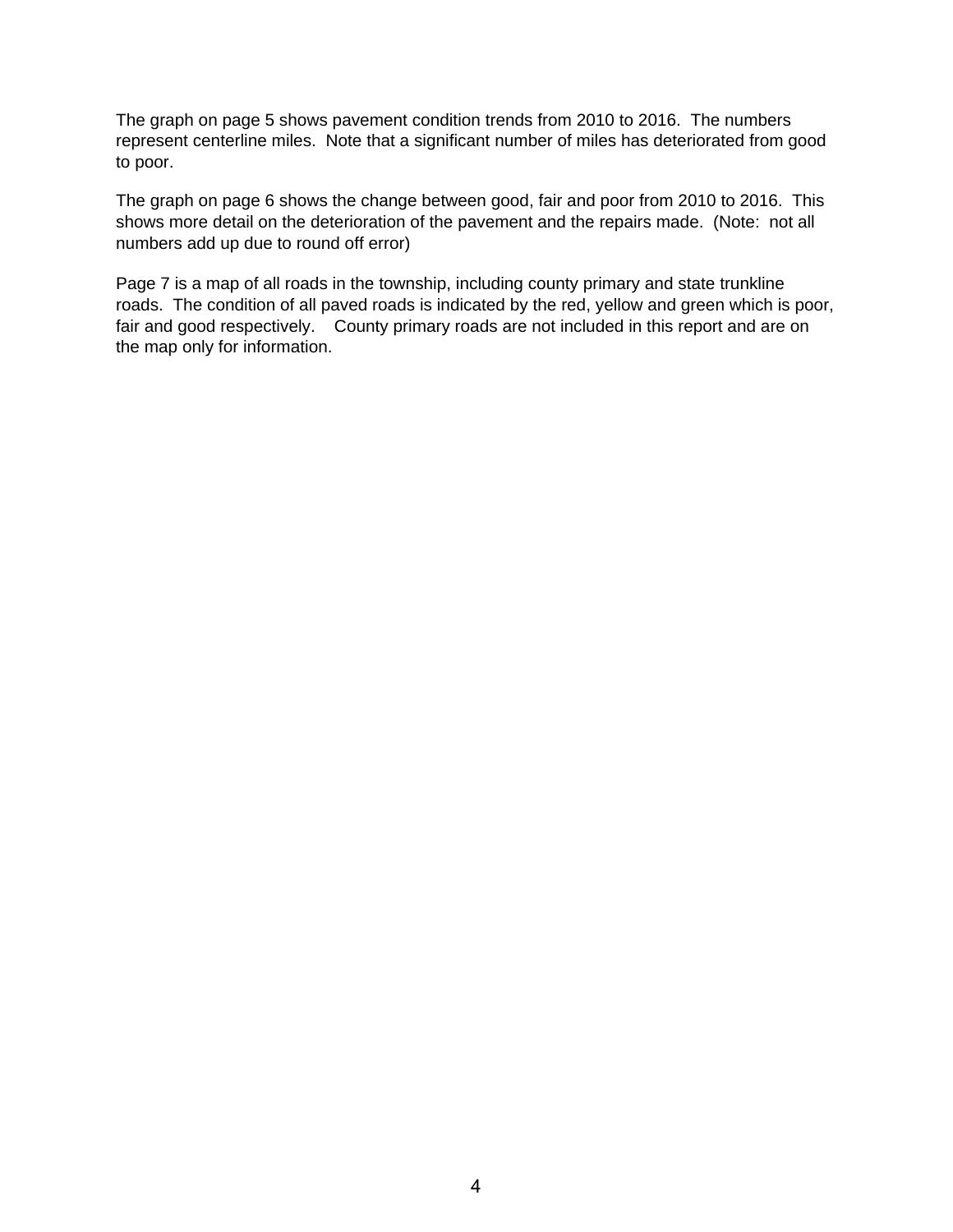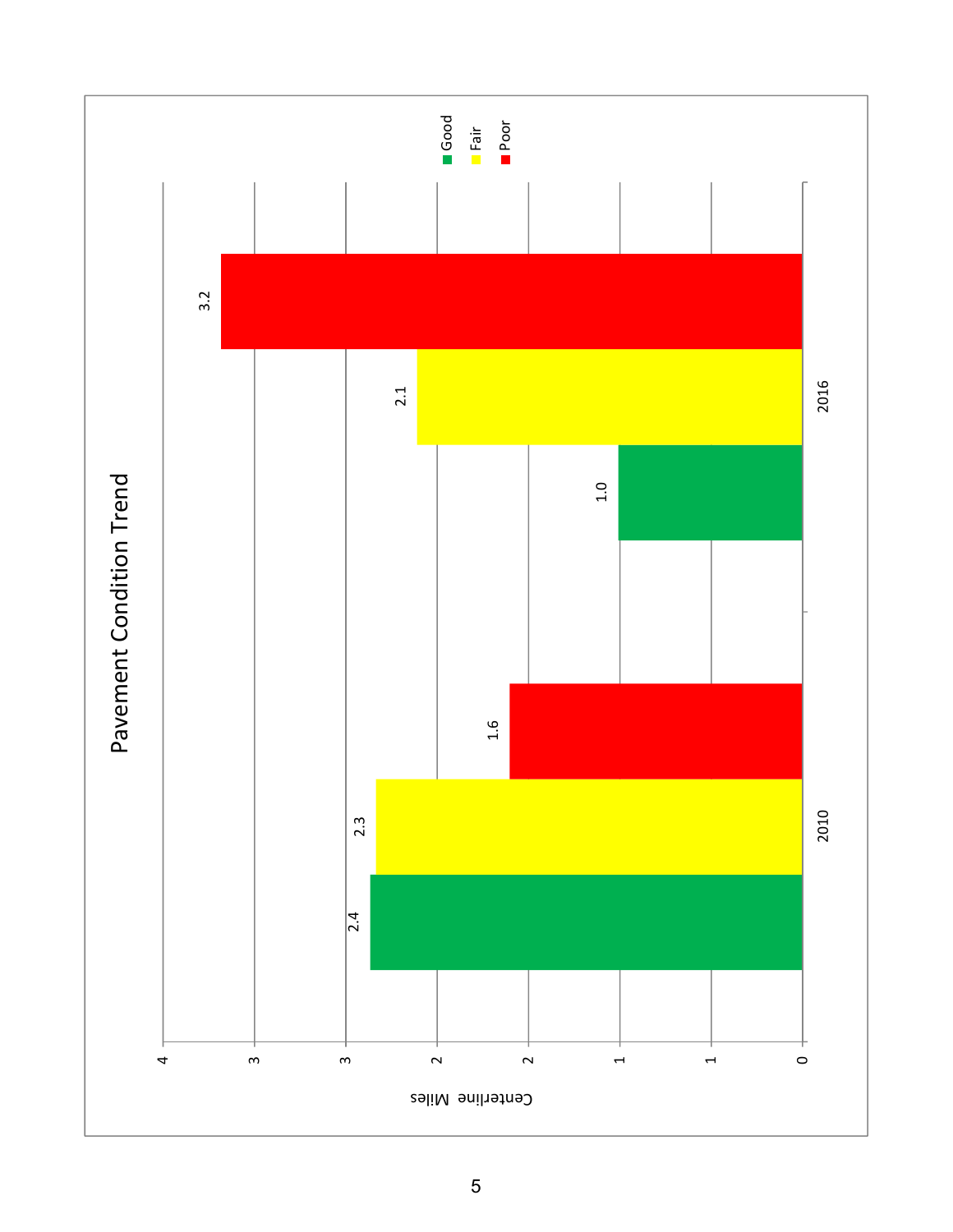Pavement Condition Flow Pavement Condition Flow



Centerline miles Centerline miles